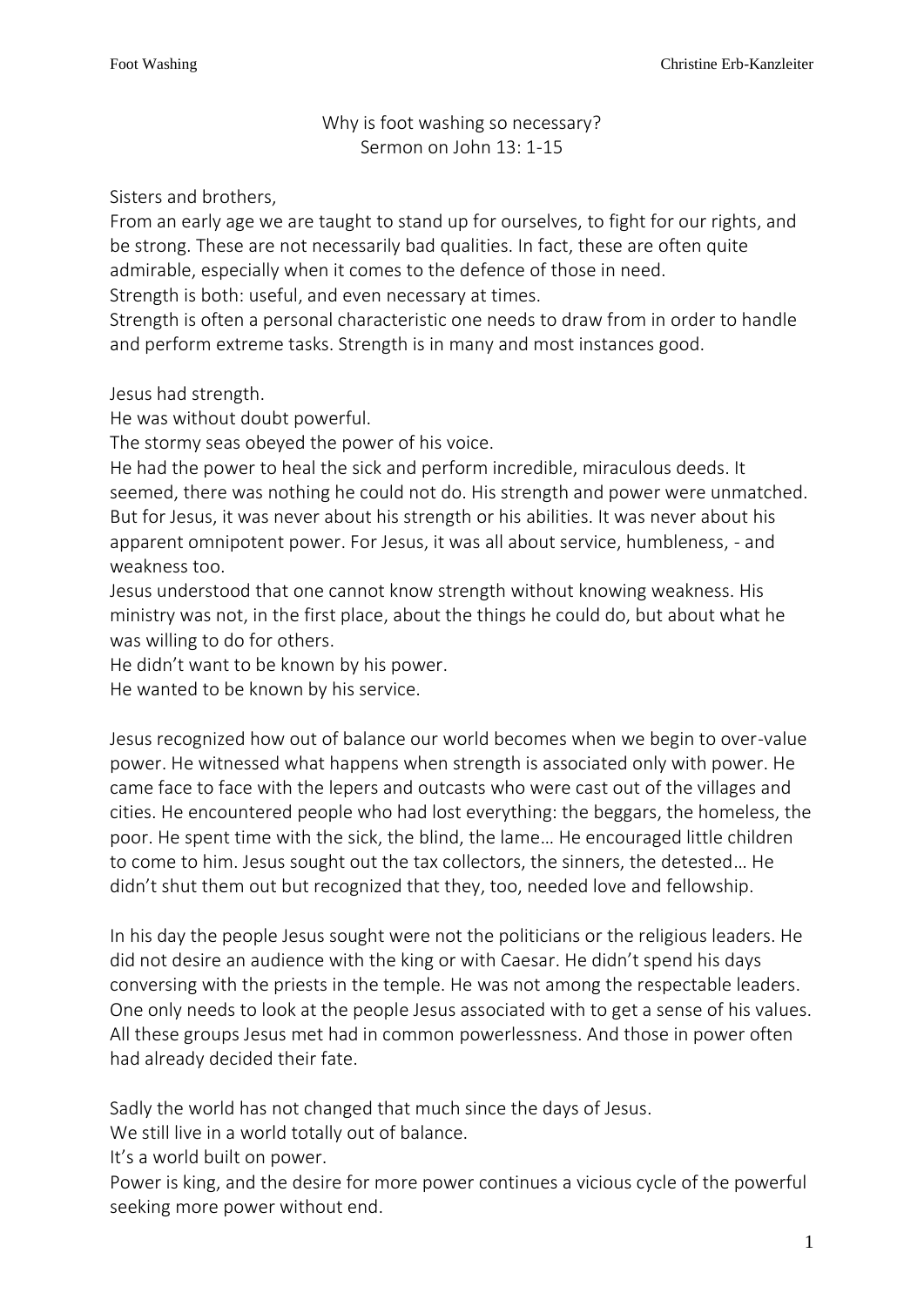Nations rule through power.

Politicians run around constantly seeking more power.

In the parliaments it's not about the welfare of the people, it is about the status, the success, and the power of the individual politician.

Everybody wants more – power, money, bank accounts, houses, cars…

Corporations want more.

Politicians and leaders want more.

The rich want more.

Power is a hunger that cannot be satisfied.

Our out of balance world goes way beyond this.

We still view strength through power.

We privilege the strong over the weak.

Our world is one where violence still rules.

It's a world where we still choose to settle our conflicts through bombs and arms rather than through peaceful and intelligent communication.

In our everyday life the power of violence fills our homes, our streets, and our communities.

Each look at the daily news is an encounter with new horrors of violence. We switch on the television or our news app or open the paper in the morning – only to learn about new instances of mass shootings, murder, oppression, racism, hatred and selfishness. And often violence is mistakenly seen as strength.

Why do we tolerate this? Why do we privilege power? Why do we want power? Why can we not think outside the realm of power? Why?

It's because we are afraid of weakness.

Therefore we desire and seek power in whatever form that may be. Weakness has no place in our lives and in our world.

This is certainly not the world that Jesus dreamed of. He was talking about the kingdom of God. But where is it? Where are the meek? Where are the peacemakers? Where are the poor? Where are those who mourn? I thought these were the ones who would inherit the earth? Instead of valuing the weak, the defenceless, the humble – we have sided with the powerful, the rich and the successful.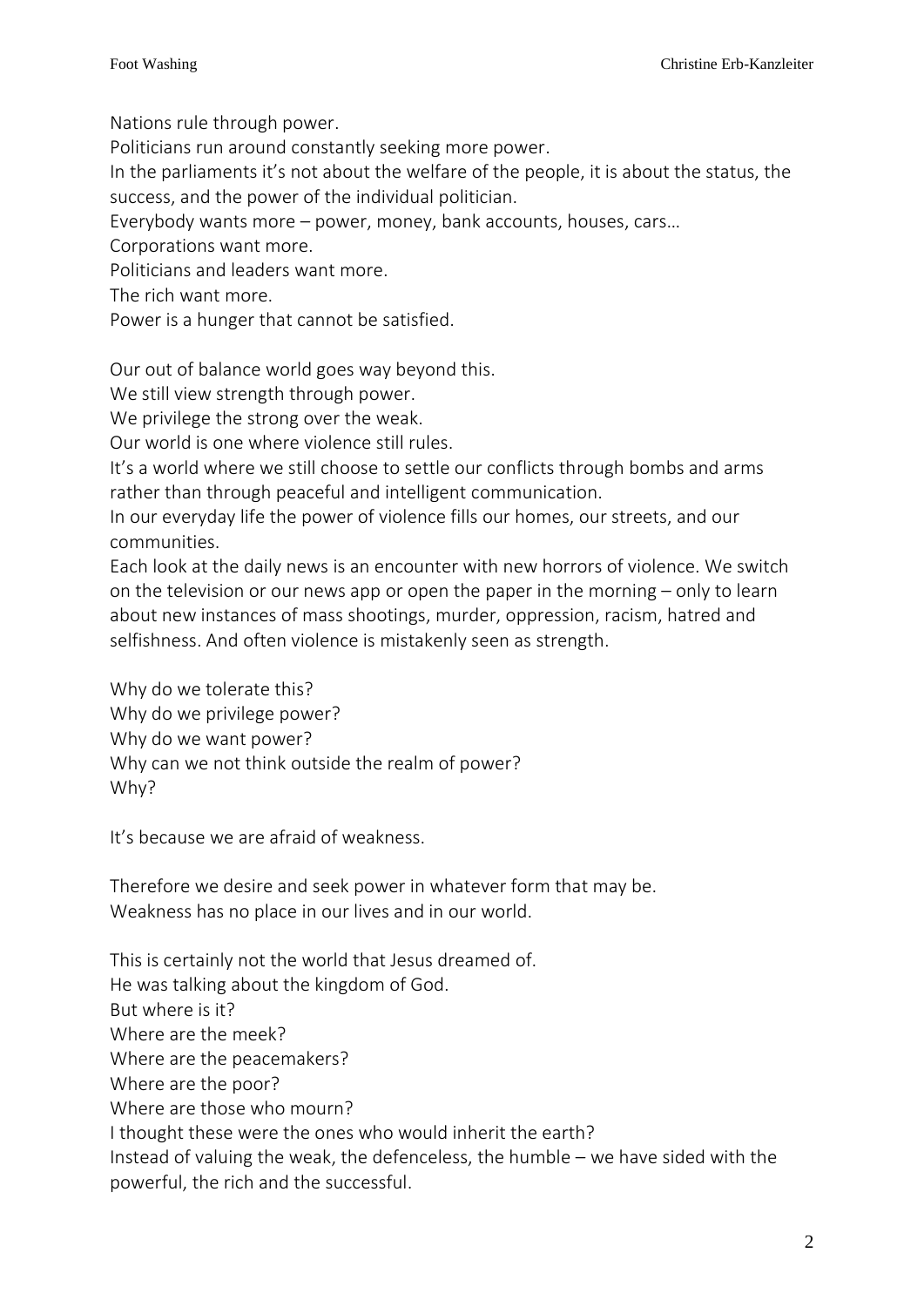And often it appears that our churches, in many places of this world, have more in common with the powerful rather than the powerless.

What can our response to that be? I am wondering what needs to change in our world. I am wondering what needs to change in Christianity so that it is less about buildings and bank accounts, and more about people. Is there a practice or a symbol that visibly demonstrates the message of Christ?

And here I discover the foot washing.

In that upper room Jesus does something totally remarkable. It is so subtle and unassuming that it is easy to miss.

In this act Jesus does not give great speeches or profound teachings.

There are no big crowds, no sermons on the mount, no raising of the dead, no healing of the sick, and no feeding of the 5000 and more.

Instead Jesus does something so humble, and so weak that even Christians have for centuries failed to realise its implications.

Imagine, there in Jerusalem, the upper room, in the course of a meal, Jesus rises up and removes his outer robe, the robe that confers dignity.

He puts a towel around his waist, takes a basin, puts water in it, and then kneels before his disciples and begins to wash their feet.

This is a sign of his extreme love for them.

He washes them with love…

And Peter reacts: "Lord, you wash my feet?"

Jesus responds, "You do not understand now; later you will understand."

"No, you will never wash my feet!" Peter argues.

And we can understand Peter.

He was following a leader, and now this leader kneels before them! For Peter this is a degrading gesture, a gesture of weakness; it is impossible! But Jesus answers Peter: "If I do not wash your feet, you can have nothing more to do with me. There would be no more sharing between us; you would no longer be my disciple, or my friend. In short, if I don't wash your feet, you can leave." Peter, shaken, says: "Then not only my feet, but my head and my hands as well!" Peter does not understand. Would we?

Here is a moment of crisis for Jesus' friends. He wants to live a real friendship with them. He offers a relationship not just of superiority, but of love.

Peter cannot accept the sight of Jesus seemingly degrading himself. The terms that Jesus uses: "If I do not wash your feet, you will have no part with me," are severe, as if to say: "If I do not wash your feet, you can leave!"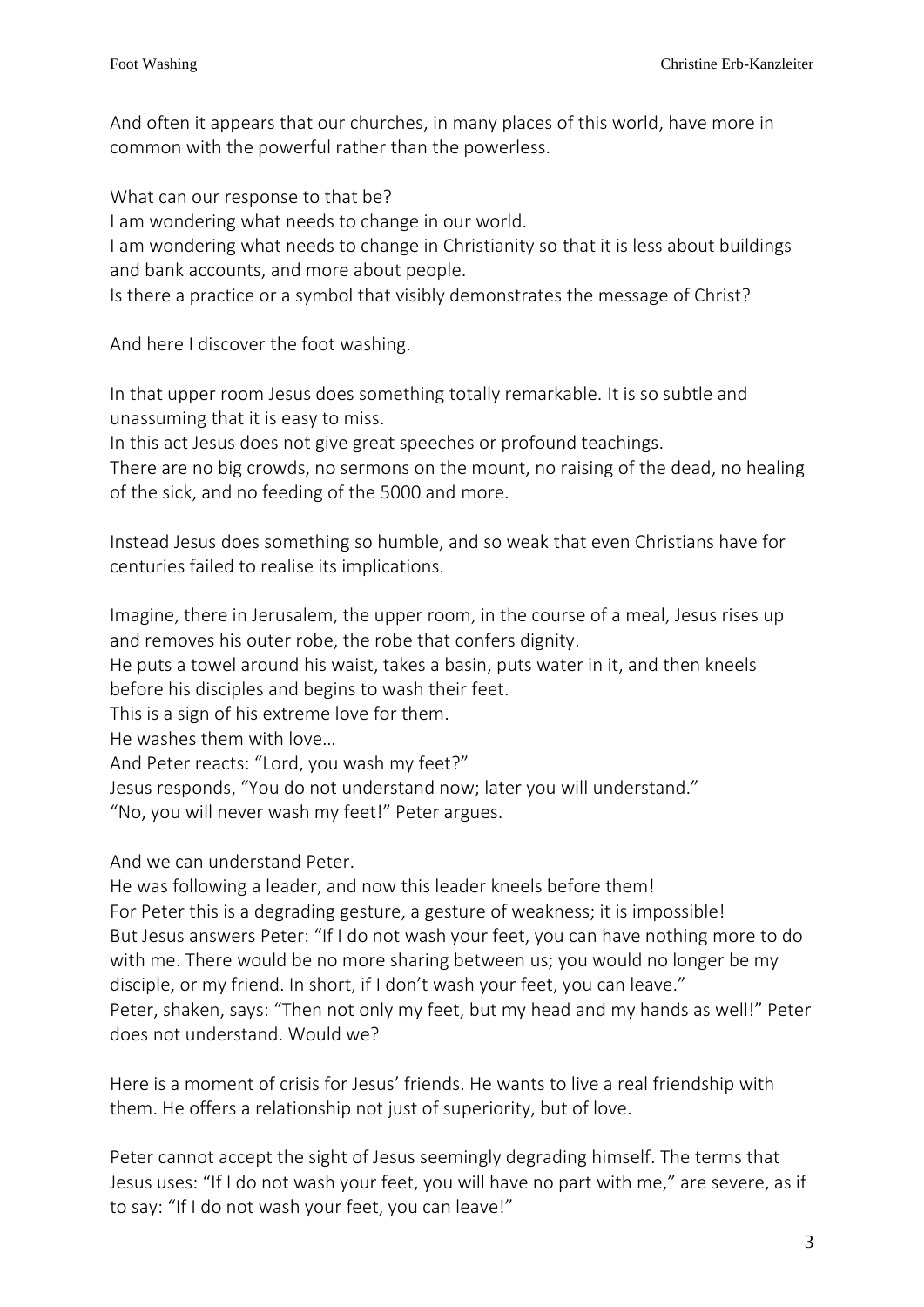The words of Jesus reveal something important. Jesus, kneeling as a slave, is not just performing a gesture of humility; Jesus reveals to his friends who God is.

Jesus washes the disciples' feet. He does this with tenderness, even with joy. He must have taken each foot with gentleness.

And as he washes, he cleanses their wounds with care and compassion.

He seems to say to each one of them: "I have confidence in you. And I love you. Now, stand up. Stand up because I need you on your feet to go around the world to announce the good news.

Once he'd washed his friends' feet, he puts his robe back on, sits down and says to them: "Do you understand what I have just done to you? You call me Master and Lord, and so I am, and if I the Lord and Master washed your feet, so you must also wash each other's feet. This is the example that I have given you, so that you will do among yourselves what I have done for you."

Have we failed to realize that the ministry and message of Jesus is found in foot washing?

Have we misunderstood, have we underestimated the significance and importance of the act of foot washing?

Doesn't foot washing demonstrate what Christianity should be about? …that Christianity is not built on strength or power, but on weakness?

The theologian John Caputo argues that theology should be weak. He claims that mainstream theology embraces the wrong values. He emphasizes a theology of liberation which instead of seeking power focuses on embracing weakness.

Weakness is embracing the marginalized and the outcasts.

Weakness is identifying with the poor rather than the rich.

Weakness is striving for humility.

Weakness is a countercultural movement against the selfish, power hungry, violent, and destructive culture that we live in.

Weakness, so John Caputo, is the message and life of Jesus.

And yes, it is found in the beatitudes, it is found in Jesus' life as a servant for others, it is found in his preference for the lowest of the low in the society he lived in. Weakness is the reason Jesus kept saying radical things like; "So the last will be first, and the first will be last."

Weakness is the message of foot washing.

It's the message Jesus was sharing with his friends.

And his friends found it so hard to grasp.

Are we so different from them? Isn't our first instinct to say "no" to weakness? And by doing so we say "no" to the values Jesus lived and taught.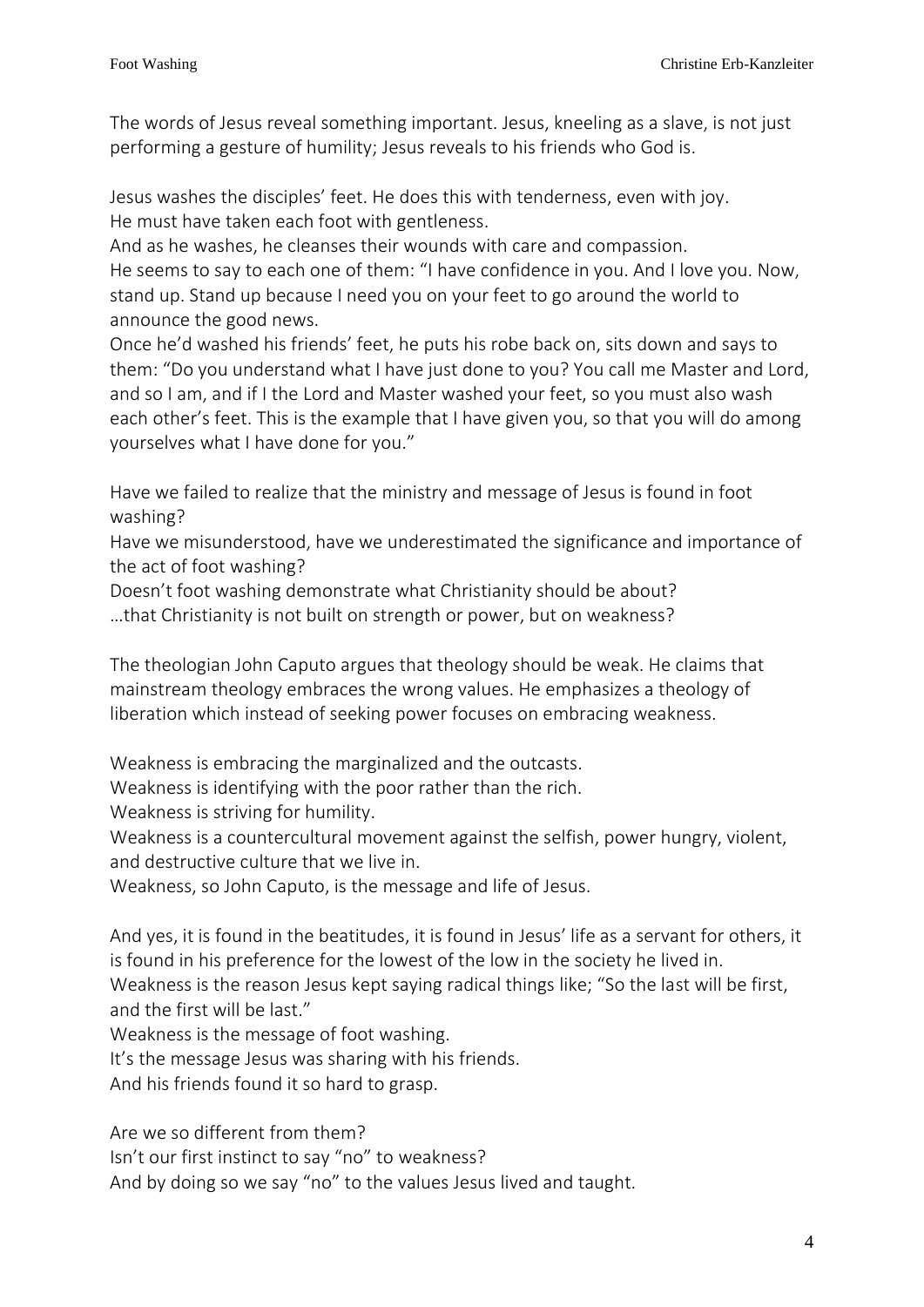Instead we want to be leaders, we want to build great buildings, we want to influence thousands, and we want to do and do and do.

But this was never the message of Jesus. His message is in the foot washing, and in the story of the foot washing. His message was that we must become servants for others. We must be humble in our hearts and in our actions. Jesus is not asking us to be great. That was never the point.

Foot washing is a simple act.

It involves only a basin of water and a towel.

It has no great liturgies attached to it.

One is not required to wear any special clothes or vestments.

There are no limits in terms of age, race, or sex.

This makes it not just the ultimate symbol of weakness, humility, and service; it is the ultimate symbol of the radical openness that Jesus had towards all.

Back to the story:

That night Jesus simply accepted all for who they were. Even Judas had his feet washed.

And Jesus sets the clear example that all deserve to be served.

All people, no matter their background, position, or status deserve to be treated with dignity and respect.

Foot washing can become a way of life – in the homes of people as well as in schools, work places, governments…

Just imagine…

Foot washing can influence and infuse all we do.

We can live the idea of "foot washing" in many creative, unusual, transforming, and gentle ways.

We do it for each other, and we serve each other and the whole world.

Service is the message we must give to each other and to the outside world.

And foot washing gives us a living symbol of that message.

It reminds us of what it means to be weak, to be humble, to understand that getting our way is less important than making sure that others are taken care of.

Foot washing is what Christianity is supposed to be about. It's never about the things we say. It is about the things we do. And Jesus is the Christ because of the things he did.